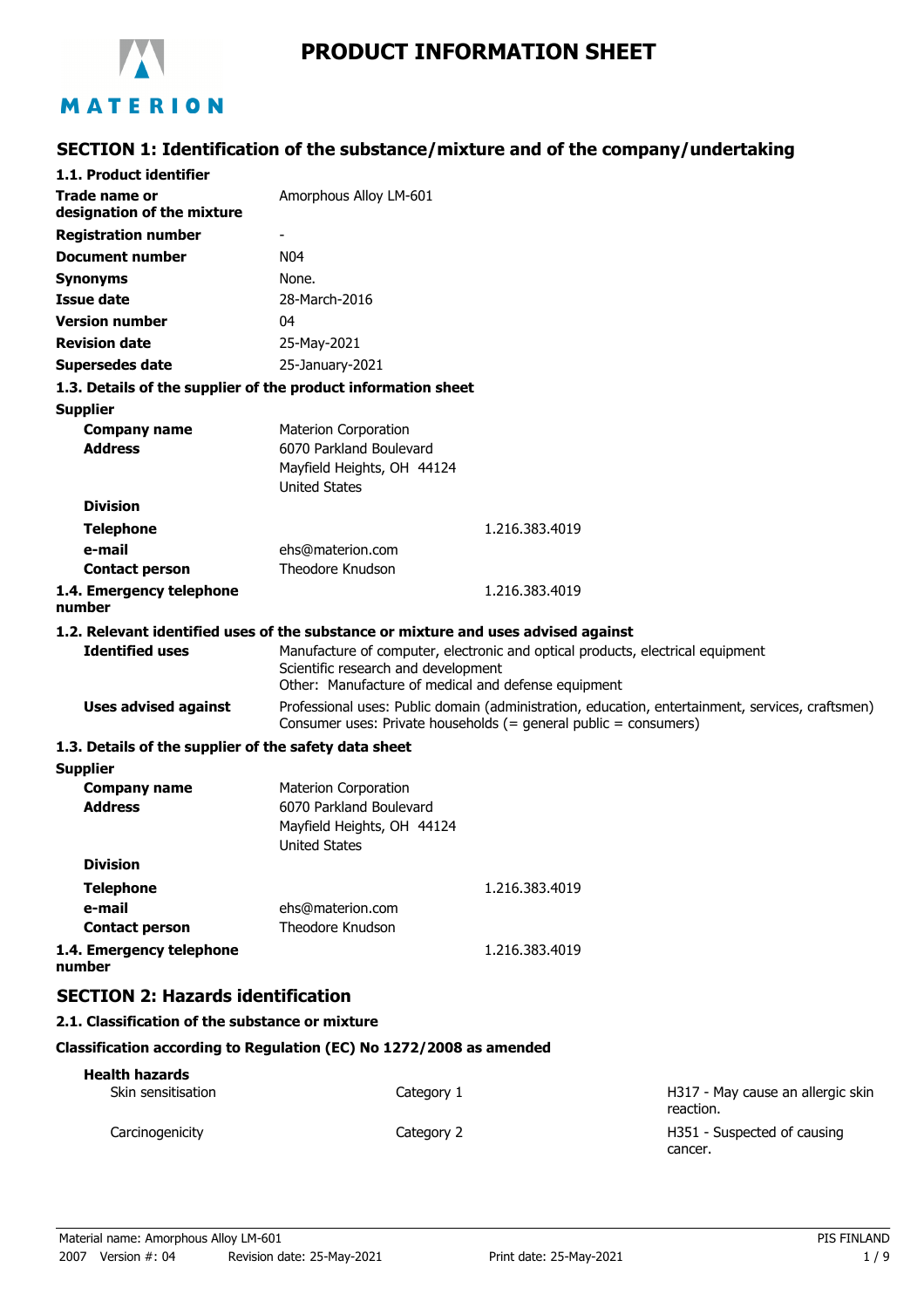H372 - Causes damage to organs (respiratory system) through prolonged or repeated exposure by inhalation.

#### **Environmental hazards**

Hazardous to the aquatic environment, acute Category 1 aquatic hazard

Hazardous to the aquatic environment, Category 1

long-term aquatic hazard

```
Hazard summary Prolonged exposure may cause chronic effects.
```
### **2.2. Label elements**

### **Label according to Regulation (EC) No. 1272/2008 as amended**

**Contains:** Aluminium, COPPER FLAKES (COATED WITH ALIPHATIC ACID), NICKEL POWDER; [PARTICLE DIAMETER < 1MM], ZIRCONIUM POWDER, DRY (NON PYROPHORIC)

**Hazard pictograms**



| Signal word<br>Danger |  |
|-----------------------|--|
|-----------------------|--|

| <b>Hazard statements</b> |                                                                                                       |
|--------------------------|-------------------------------------------------------------------------------------------------------|
| H317                     | May cause an allergic skin reaction.                                                                  |
| H351                     | Suspected of causing cancer.                                                                          |
| H372                     | Causes damage to organs (respiratory system) through prolonged or repeated exposure by<br>inhalation. |

### **Precautionary statements**

#### **Prevention**

| P <sub>201</sub>                         | Obtain special instructions before use.                                                                            |
|------------------------------------------|--------------------------------------------------------------------------------------------------------------------|
| P <sub>202</sub>                         | Do not handle until all safety precautions have been read and understood.                                          |
| P <sub>260</sub>                         | Do not breathe dust/fume/gas/mist/vapours/spray.                                                                   |
| P <sub>264</sub>                         | Wash hands thoroughly after handling.                                                                              |
| P <sub>270</sub>                         | Do not eat, drink or smoke when using this product.                                                                |
| P <sub>280</sub>                         | Wear protective gloves/protective clothing/eye protection/face protection.                                         |
| P <sub>2</sub> 85                        | In case of inadequate ventilation wear respiratory protection.                                                     |
| <b>Response</b>                          |                                                                                                                    |
| $P308 + P313$                            | If exposed or concerned: Get medical advice/attention.                                                             |
| P341                                     | If breathing is difficult, remove victim to fresh air and keep at rest in a position comfortable for<br>breathing. |
| $P342 + P311$                            | If experiencing respiratory symptoms: Call a poison centre/doctor.                                                 |
| <b>Storage</b>                           |                                                                                                                    |
| P405                                     | Store locked up.                                                                                                   |
| <b>Disposal</b>                          |                                                                                                                    |
| P501                                     | Dispose of contents/container in accordance with local/regional/national/international regulations.                |
| Supplemental label<br><i>information</i> | For further information, please contact the Product Stewardship Department at $+1.216.383.4019$ .                  |
| 2.3. Other hazards                       | None known.                                                                                                        |

### **SECTION 3: Composition/information on ingredients**

**3.2. Mixtures**

### **General information**

| <b>Chemical name</b>                          | $\frac{0}{0}$ | No.                    | CAS-No. / EC REACH Registration No. Index No.                                                                                                                            |                      | <b>Notes</b> |
|-----------------------------------------------|---------------|------------------------|--------------------------------------------------------------------------------------------------------------------------------------------------------------------------|----------------------|--------------|
| ZIRCONIUM POWDER, DRY (NON<br>PYROPHORIC)     | $55 - 71$     | 7440-67-7<br>231-176-9 |                                                                                                                                                                          | $040 - 002 - 00 - 9$ |              |
|                                               |               | 3;H335, STOT RE 1;H372 | <b>Classification:</b> Flam. Sol. 2;H228, Pyr. Sol. 1;H250, Self-heat. 1;H251, Water-React.<br>2;H261, Skin Irrit. 2;H315, Skin Sens. 1;H317, Eye Irrit. 2;H319, STOT SE |                      |              |
| COPPER FLAKES (COATED WITH<br>ALIPHATIC ACID) | $25 - 35$     | 7440-50-8<br>231-159-6 | 01-2119480154-42-0080                                                                                                                                                    |                      |              |
| <b>Classification: -</b>                      |               |                        |                                                                                                                                                                          |                      |              |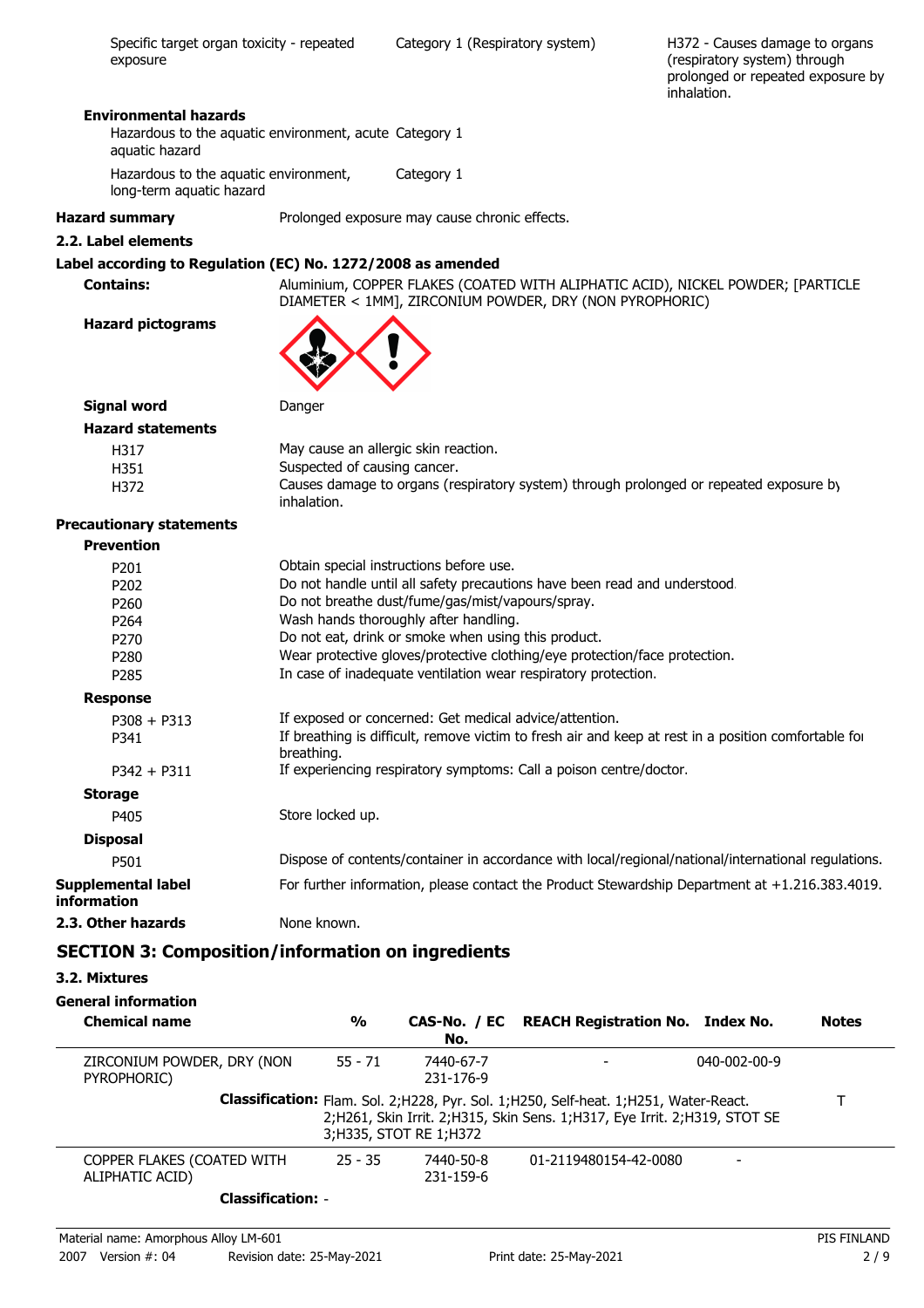| <b>Chemical name</b>                        | $\frac{0}{0}$ | No.                    | CAS-No. / EC REACH Registration No. Index No.                                          | <b>Notes</b> |
|---------------------------------------------|---------------|------------------------|----------------------------------------------------------------------------------------|--------------|
| Aluminium                                   | $2 - 5$       | 7429-90-5<br>231-072-3 | 01-2119529243-45-0056 013-002-00-1                                                     |              |
| <b>Classification: -</b>                    |               |                        |                                                                                        |              |
| NICKEL POWDER; [PARTICLE<br>DIAMETER < 1MM] | $2 - 5$       | 7440-02-0<br>231-111-4 | 01-2119438727-29-0049 028-002-00-7                                                     |              |
|                                             |               |                        | <b>Classification:</b> Skin Sens. 1;H317, STOT SE 3;H335, Carc. 2;H351, STOT RE 2;H373 | 7,S          |

### **SECTION 4: First aid measures**

| General information                                                                      | IF exposed or concerned: Get medical advice/attention. If you feel unwell, seek medical advice<br>(show the label where possible). Ensure that medical personnel are aware of the material(s)<br>involved, and take precautions to protect themselves. Wash contaminated clothing before reuse. |
|------------------------------------------------------------------------------------------|-------------------------------------------------------------------------------------------------------------------------------------------------------------------------------------------------------------------------------------------------------------------------------------------------|
| 4.1. Description of first aid measures                                                   |                                                                                                                                                                                                                                                                                                 |
| <b>Inhalation</b>                                                                        | Remove victim to fresh air and keep at rest in a position comfortable for breathing. Call a POISON<br>CENTRE or doctor/physician if you feel unwell.                                                                                                                                            |
| <b>Skin contact</b>                                                                      | Remove contaminated clothing immediately and wash skin with soap and water. In case of eczema<br>or other skin disorders: Seek medical attention and take along these instructions.                                                                                                             |
| Eye contact                                                                              | Rinse with water. Get medical attention if irritation develops and persists.                                                                                                                                                                                                                    |
| <b>Ingestion</b>                                                                         | Rinse mouth. Get medical attention if symptoms occur.                                                                                                                                                                                                                                           |
| 4.2. Most important<br>symptoms and effects, both<br>acute and delayed                   | May cause respiratory irritation. Coughing. Discomfort in the chest. Shortness of breath. May cause<br>an allergic skin reaction. Dermatitis. Rash. Prolonged exposure may cause chronic effects.                                                                                               |
| 4.3. Indication of any<br>immediate medical attention<br>and special treatment<br>needed | Provide general supportive measures and treat symptomatically. Keep victim under observation.<br>Symptoms may be delayed.                                                                                                                                                                       |
|                                                                                          |                                                                                                                                                                                                                                                                                                 |

## **SECTION 5: Firefighting measures**

| <b>General fire hazards</b><br>5.1. Extinguishing media                                    | No unusual fire or explosion hazards noted.                                                   |
|--------------------------------------------------------------------------------------------|-----------------------------------------------------------------------------------------------|
| Suitable extinguishing<br>media                                                            | Dry powder. Dry sand.                                                                         |
| Unsuitable extinguishing<br>media                                                          | Do not use water jet as an extinguisher, as this will spread the fire.                        |
| 5.2. Special hazards arising<br>from the substance or<br>mixture                           | During fire, gases hazardous to health may be formed.                                         |
| 5.3. Advice for firefighters<br><b>Special protective</b><br>equipment for<br>firefighters | Self-contained breathing apparatus and full protective clothing must be worn in case of fire. |
| <b>Special firefighting</b><br>procedures                                                  | Move containers from fire area if you can do so without risk.                                 |
| <b>Specific methods</b>                                                                    | Use standard firefighting procedures and consider the hazards of other involved materials.    |

### **SECTION 6: Accidental release measures**

### **6.1. Personal precautions, protective equipment and emergency procedures**

| For non-emergency<br>personnel                               | Wear appropriate protective equipment and clothing during clean-up. Ensure adequate ventilation.<br>Local authorities should be advised if significant spillages cannot be contained.                                                              |
|--------------------------------------------------------------|----------------------------------------------------------------------------------------------------------------------------------------------------------------------------------------------------------------------------------------------------|
| For emergency<br>responders                                  | Keep unnecessary personnel away.                                                                                                                                                                                                                   |
| 6.2. Environmental<br>precautions                            | Avoid release to the environment. Prevent further leakage or spillage if safe to do so. Avoid<br>discharge into drains, water courses or onto the ground. Inform appropriate managerial or<br>supervisory personnel of all environmental releases. |
| 6.3. Methods and material for<br>containment and cleaning up | Stop the flow of material, if this is without risk. Prevent product from entering drains. Following<br>product recovery, flush area with water.                                                                                                    |
| 6.4. Reference to other<br>sections                          | Not available.                                                                                                                                                                                                                                     |
|                                                              |                                                                                                                                                                                                                                                    |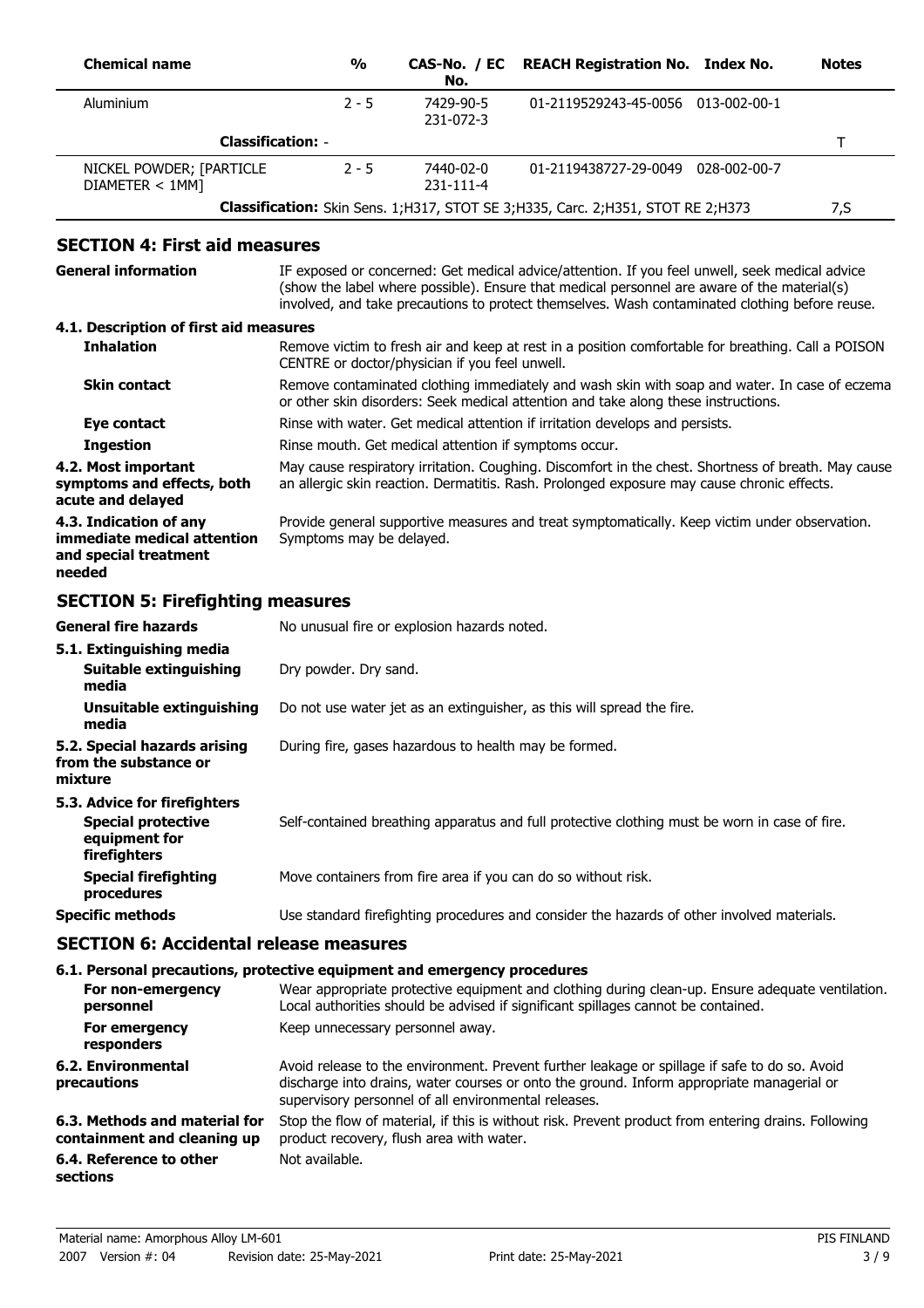## **SECTION 7: Handling and storage**

| 7.1. Precautions for safe<br>handling                                   | Obtain special instructions before use. Do not handle until all safety precautions have been read<br>and understood. Provide adequate ventilation. Avoid breathing dust/fume/gas/mist/vapours/spray.<br>Avoid contact with eyes, skin, and clothing. Avoid prolonged exposure. Should be handled in closed<br>systems, if possible. Wear appropriate personal protective equipment. Observe good industrial<br>hygiene practices. |
|-------------------------------------------------------------------------|-----------------------------------------------------------------------------------------------------------------------------------------------------------------------------------------------------------------------------------------------------------------------------------------------------------------------------------------------------------------------------------------------------------------------------------|
| 7.2. Conditions for safe<br>storage, including any<br>incompatibilities | Store locked up. Store in original tightly closed container.                                                                                                                                                                                                                                                                                                                                                                      |
| 7.3. Specific end use(s)                                                | Not available.                                                                                                                                                                                                                                                                                                                                                                                                                    |
|                                                                         | $\overline{A}$ $\overline{B}$ $\overline{B}$ $\overline{C}$ $\overline{D}$ $\overline{D}$ $\overline{D}$ $\overline{D}$ $\overline{D}$ $\overline{D}$ $\overline{D}$ $\overline{D}$ $\overline{D}$ $\overline{D}$ $\overline{D}$ $\overline{D}$ $\overline{D}$ $\overline{D}$ $\overline{D}$ $\overline{D}$ $\overline{D}$ $\overline{D}$ $\overline{D}$ $\overline{D}$ $\overline{$                                              |

### **SECTION 8: Exposure controls/personal protection**

### **8.1. Control parameters**

### **Occupational exposure limits**

### **Finland. Workplace Exposure Limits**

| <b>Components</b>                                                  | <b>Type</b> | <b>Value</b>           | <b>Form</b>                     |
|--------------------------------------------------------------------|-------------|------------------------|---------------------------------|
| Aluminium (CAS 7429-90-5)                                          | <b>TWA</b>  | $1,5 \text{ mg/m}$     | Welding fume.                   |
| COPPER FLAKES (COATED<br>WITH ALIPHATIC ACID)<br>$(CAS 7440-50-8)$ | <b>TWA</b>  | $0,1 \,\mathrm{mg/m3}$ | Respirable dust and/or<br>fume. |
|                                                                    |             | $0,02 \text{ mg/m}$    | Respirable.                     |
| NICKEL POWDER;<br>[PARTICLE DIAMETER <<br>1MM] (CAS 7440-02-0)     | <b>TWA</b>  | $0,01 \,\mathrm{mg/m}$ | Respirable.                     |
| ZIRCONIUM POWDER, DRY<br>(NON PYROPHORIC) (CAS<br>7440-67-7)       | <b>TWA</b>  | 1 mg/m $3$             |                                 |

#### **Biological limit values**

|                   |       |                    |                 | Finland. HTP-arvot, App 2., Biological Limit Values, (BRA/BGV), Social Affairs and Ministry of Health |
|-------------------|-------|--------------------|-----------------|-------------------------------------------------------------------------------------------------------|
| <b>Components</b> | Value | <b>Determinant</b> | <b>Specimen</b> | <b>Sampling Time</b>                                                                                  |

| NICKEL POWDER;                 | $0.1$ umol/l | Nickel | Jrine | J<br>ᄉ |  |
|--------------------------------|--------------|--------|-------|--------|--|
| <b>FPARTICLE DIAMETER &lt;</b> |              |        |       |        |  |
| 1MM] (CAS 7440-02-0)           |              |        |       |        |  |

\* - For sampling details, please see the source document.

| <b>Recommended monitoring</b><br>procedures          | VENTILATION: Good general ventilation (typically 10 air changes per hour) should be used.<br>Ventilation rates should be matched to conditions. If applicable, use process enclosures, local<br>exhaust ventilation, or other engineering controls to maintain airborne levels below recommended<br>exposure limits. If exposure limits have not been established, maintain airborne levels to an<br>acceptable level.                                                                                                                                                                                                                                         |  |  |
|------------------------------------------------------|----------------------------------------------------------------------------------------------------------------------------------------------------------------------------------------------------------------------------------------------------------------------------------------------------------------------------------------------------------------------------------------------------------------------------------------------------------------------------------------------------------------------------------------------------------------------------------------------------------------------------------------------------------------|--|--|
|                                                      | Whenever possible, the use of local exhaust ventilation or other engineering controls is the<br>preferred method of controlling exposure to airborne particulate. Where utilized, exhaust inlets to<br>the ventilation system must be positioned as close as possible to the source of airborne generation.<br>Avoid disruption of the airflow in the area of a local exhaust inlet by equipment such as a<br>man-cooling fan. Check ventilation equipment regularly to ensure it is functioning properly. Provide<br>training on the use and operation of ventilation to all users. Use qualified professionals to design<br>and install ventilation systems. |  |  |
| Derived no effect levels<br>(DNELs)                  | Not available.                                                                                                                                                                                                                                                                                                                                                                                                                                                                                                                                                                                                                                                 |  |  |
| <b>Predicted no effect</b><br>concentrations (PNECs) | Not available.                                                                                                                                                                                                                                                                                                                                                                                                                                                                                                                                                                                                                                                 |  |  |
| 8.2. Exposure controls                               |                                                                                                                                                                                                                                                                                                                                                                                                                                                                                                                                                                                                                                                                |  |  |
| <b>Appropriate engineering</b><br>controls           | Good general ventilation (typically 10 air changes per hour) should be used. Ventilation rates should<br>be matched to conditions. If applicable, use process enclosures, local exhaust ventilation, or other<br>engineering controls to maintain airborne levels below recommended exposure limits. If exposure<br>limits have not been established, maintain airborne levels to an acceptable level.                                                                                                                                                                                                                                                         |  |  |
|                                                      | Individual protection measures, such as personal protective equipment                                                                                                                                                                                                                                                                                                                                                                                                                                                                                                                                                                                          |  |  |
| <b>General information</b>                           | Personal protection equipment should be chosen according to the CEN standards and in discussion<br>with the supplier of the personal protective equipment.                                                                                                                                                                                                                                                                                                                                                                                                                                                                                                     |  |  |
| Eye/face protection                                  | Wear approved safety glasses, goggles, face shield and/or welder's helmet when risk of eye injury<br>is present, particularly during operations that generate dust, mist or fume.                                                                                                                                                                                                                                                                                                                                                                                                                                                                              |  |  |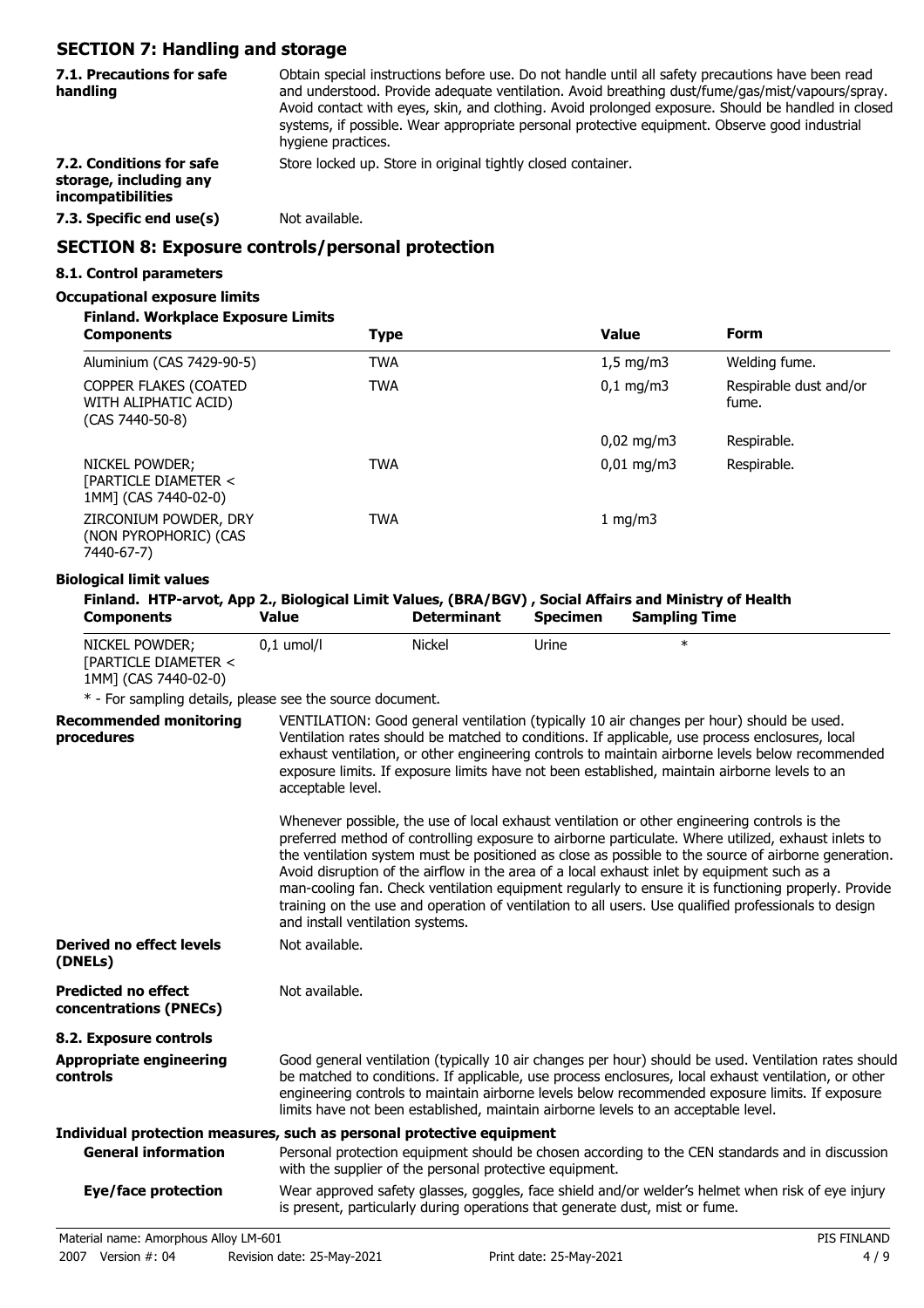| <b>Skin protection</b>                    |                                                                                                                                                                                                                                                                                                                                                                                                                                                                                                                                                                                                                                                                                                                                                                                          |
|-------------------------------------------|------------------------------------------------------------------------------------------------------------------------------------------------------------------------------------------------------------------------------------------------------------------------------------------------------------------------------------------------------------------------------------------------------------------------------------------------------------------------------------------------------------------------------------------------------------------------------------------------------------------------------------------------------------------------------------------------------------------------------------------------------------------------------------------|
| - Hand protection                         | Wear gloves to prevent contact with particulate or solutions. Wear gloves to prevent metal cuts and<br>skin abrasions during handling.                                                                                                                                                                                                                                                                                                                                                                                                                                                                                                                                                                                                                                                   |
| - Other                                   | Protective overgarments or work clothing must be worn by persons who may become contaminated<br>with particulate during activities.                                                                                                                                                                                                                                                                                                                                                                                                                                                                                                                                                                                                                                                      |
| <b>Respiratory protection</b>             | When airborne exposures exceed or have the potential to exceed the occupational exposure limits,<br>approved respirators must be used as specified by an Industrial Hygienist or other qualified<br>professional. Respirator users must be medically evaluated to determine if they are physically<br>capable of wearing a respirator. Quantitative and/or qualitative fit testing and respirator training<br>must be satisfactorily completed by all personnel prior to respirator use. Users of tight fitting<br>respirators must be clean shaven on those areas of the face where the respirator seal contacts the<br>face. Use pressure-demand airline respirators when performing jobs with high potential exposures<br>such as changing filters in a baghouse air cleaning device. |
| <b>Thermal hazards</b>                    | Not applicable.                                                                                                                                                                                                                                                                                                                                                                                                                                                                                                                                                                                                                                                                                                                                                                          |
| <b>Hygiene measures</b>                   | Always observe good personal hygiene measures, such as washing after handling the material and<br>before eating, drinking, and/or smoking. Routinely wash work clothing and protective equipment to<br>remove contaminants.                                                                                                                                                                                                                                                                                                                                                                                                                                                                                                                                                              |
| <b>Environmental exposure</b><br>controls | Inform appropriate managerial or supervisory personnel of all environmental releases.                                                                                                                                                                                                                                                                                                                                                                                                                                                                                                                                                                                                                                                                                                    |

## **SECTION 9: Physical and chemical properties**

## **9.1. Information on basic physical and chemical properties**

| <b>Appearance</b>                                   |                                                       |  |
|-----------------------------------------------------|-------------------------------------------------------|--|
| <b>Physical state</b>                               | Solid.                                                |  |
| <b>Form</b>                                         | Various shapes.                                       |  |
| Colour                                              | Metallic.                                             |  |
| Odour                                               | Not applicable.                                       |  |
| <b>Odour threshold</b>                              | Not applicable.                                       |  |
| рH                                                  | Not applicable.                                       |  |
| <b>Melting point/freezing point</b>                 | 848,89 - 898,89 °C (1560 - 1650 °F) / Not applicable. |  |
| <b>Initial boiling point and</b><br>boiling range   | Not applicable.                                       |  |
| <b>Flash point</b>                                  | Not applicable.                                       |  |
| <b>Evaporation rate</b>                             | Not applicable.                                       |  |
| <b>Flammability (solid, gas)</b>                    | Not applicable.                                       |  |
| <b>Upper/lower flammability or explosive limits</b> |                                                       |  |
| <b>Flammability limit - lower</b><br>(%)            | Not applicable.                                       |  |
| <b>Flammability limit -</b><br>upper $(% )$         | Not applicable.                                       |  |
| <b>Explosive limit - lower (</b><br>%)              | Not applicable.                                       |  |
| Explosive limit – upper<br>(%)                      | Not applicable.                                       |  |
| <b>Vapour pressure</b>                              | 0,26 hPa estimated                                    |  |
| <b>Vapour density</b>                               | Not applicable.                                       |  |
| <b>Relative density</b>                             | Not applicable.                                       |  |
| Solubility(ies)                                     |                                                       |  |
| Solubility (water)                                  | Not applicable.                                       |  |
| Solubility (other)                                  | Not applicable.                                       |  |
| <b>Partition coefficient</b><br>(n-octanol/water)   | Not available.                                        |  |
| <b>Auto-ignition temperature</b>                    | Not applicable.                                       |  |
| <b>Decomposition temperature</b>                    | Not applicable.                                       |  |
| <b>Viscosity</b>                                    | Not applicable.                                       |  |
| <b>Explosive properties</b>                         | Not explosive.                                        |  |
| <b>Oxidising properties</b>                         | Not oxidising.                                        |  |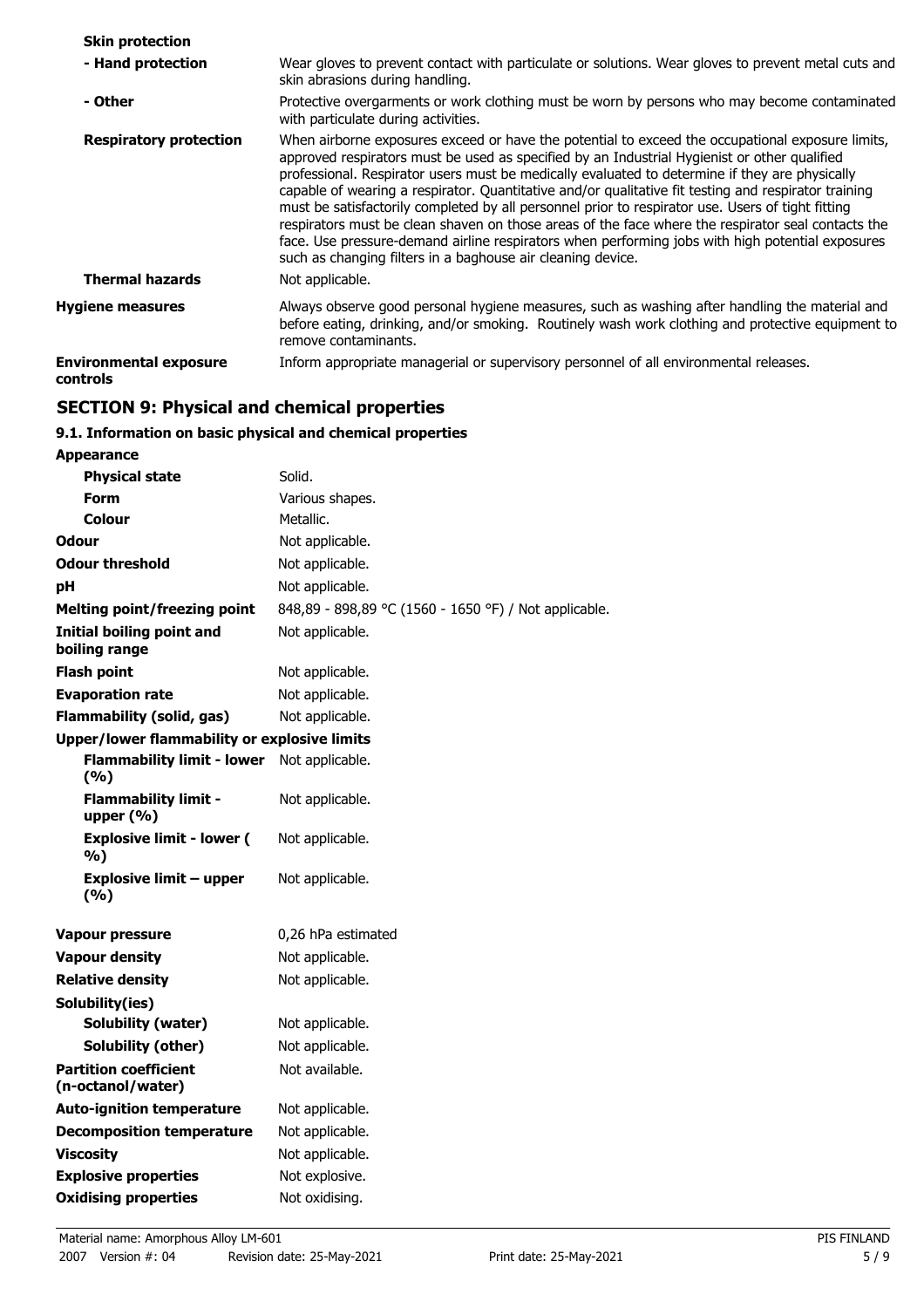| 9.2. Other information  |                      |  |
|-------------------------|----------------------|--|
| <b>Density</b>          | 8,24 g/cm3 estimated |  |
| <b>Specific gravity</b> | 8,24 estimated       |  |

## **SECTION 10: Stability and reactivity**

| 10.1. Reactivity<br>10.2. Chemical stability | Not available.<br>Not available.                                                         |
|----------------------------------------------|------------------------------------------------------------------------------------------|
| 10.3. Possibility of hazardous<br>reactions  | Not available.                                                                           |
| 10.4. Conditions to avoid                    | Contact with incompatible materials.                                                     |
| 10.5. Incompatible materials                 | Not available.                                                                           |
| 10.6. Hazardous<br>decomposition products    | Irritating and/or toxic fumes and gases may be emitted upon the product's decomposition. |

## **SECTION 11: Toxicological information**

| <b>General information</b>                                   | Occupational exposure to the substance or mixture may cause adverse effects.                                                                              |  |  |  |
|--------------------------------------------------------------|-----------------------------------------------------------------------------------------------------------------------------------------------------------|--|--|--|
| <b>Information on likely routes of exposure</b>              |                                                                                                                                                           |  |  |  |
| <b>Inhalation</b>                                            | May cause irritation to the respiratory system. Prolonged inhalation may be harmful.                                                                      |  |  |  |
| <b>Skin contact</b>                                          | May cause an allergic skin reaction.                                                                                                                      |  |  |  |
| Eye contact                                                  | Direct contact with eyes may cause temporary irritation.                                                                                                  |  |  |  |
| <b>Ingestion</b>                                             | May cause discomfort if swallowed. However, ingestion is not likely to be a primary route of<br>occupational exposure.                                    |  |  |  |
| <b>Symptoms</b>                                              | May cause respiratory irritation. Coughing. Discomfort in the chest. Shortness of breath. May cause<br>an allergic skin reaction. Dermatitis. Rash.       |  |  |  |
| 11.1. Information on toxicological effects                   |                                                                                                                                                           |  |  |  |
| <b>Acute toxicity</b>                                        | May cause an allergic skin reaction. May cause respiratory irritation.                                                                                    |  |  |  |
| <b>Skin corrosion/irritation</b>                             | Due to partial or complete lack of data the classification is not possible.                                                                               |  |  |  |
| Serious eye damage/eye<br>irritation                         | Due to partial or complete lack of data the classification is not possible.                                                                               |  |  |  |
| <b>Respiratory sensitisation</b>                             | Due to partial or complete lack of data the classification is not possible. May cause allergy or<br>asthma symptoms or breathing difficulties if inhaled. |  |  |  |
| <b>Skin sensitisation</b>                                    | May cause an allergic skin reaction.                                                                                                                      |  |  |  |
| <b>Germ cell mutagenicity</b>                                | Due to partial or complete lack of data the classification is not possible.                                                                               |  |  |  |
| Carcinogenicity                                              | Suspected of causing cancer.                                                                                                                              |  |  |  |
|                                                              | <b>IARC Monographs. Overall Evaluation of Carcinogenicity</b>                                                                                             |  |  |  |
| NICKEL POWDER; [PARTICLE DIAMETER < 1MM]<br>(CAS 7440-02-0)  | 2B Possibly carcinogenic to humans.                                                                                                                       |  |  |  |
| <b>Reproductive toxicity</b>                                 | Due to partial or complete lack of data the classification is not possible.                                                                               |  |  |  |
| Specific target organ toxicity<br>- single exposure          | May cause respiratory irritation.                                                                                                                         |  |  |  |
| <b>Specific target organ toxicity</b><br>- repeated exposure | May cause damage to organs through prolonged or repeated exposure.                                                                                        |  |  |  |

| Aspiration hazard                       | Due to partial or complete lack of data the classification is not possible. |
|-----------------------------------------|-----------------------------------------------------------------------------|
| Mixture versus substance<br>information | No information available.                                                   |

**Other information** Not available.

## **SECTION 12: Ecological information**

| 12.1. Toxicity                        |             |                |                                 |  |
|---------------------------------------|-------------|----------------|---------------------------------|--|
| <b>Product</b>                        |             | <b>Species</b> | <b>Test Results</b>             |  |
| Amorphous Alloy LM-601                |             |                |                                 |  |
| <b>Aquatic</b>                        |             |                |                                 |  |
| Crustacea                             | EC50        | Daphnia        | 0,4963 mg/l, 48 hours           |  |
| Fish                                  | <b>LC50</b> | <b>Fish</b>    | 6,4593 mg/l, 96 hours           |  |
| Acute                                 |             |                |                                 |  |
| Fish                                  | <b>LC50</b> | <b>Fish</b>    | 0,0913 mg/l, 96 hours estimated |  |
| Material name: Amorphous Alloy LM-601 |             |                | PIS FINLAND                     |  |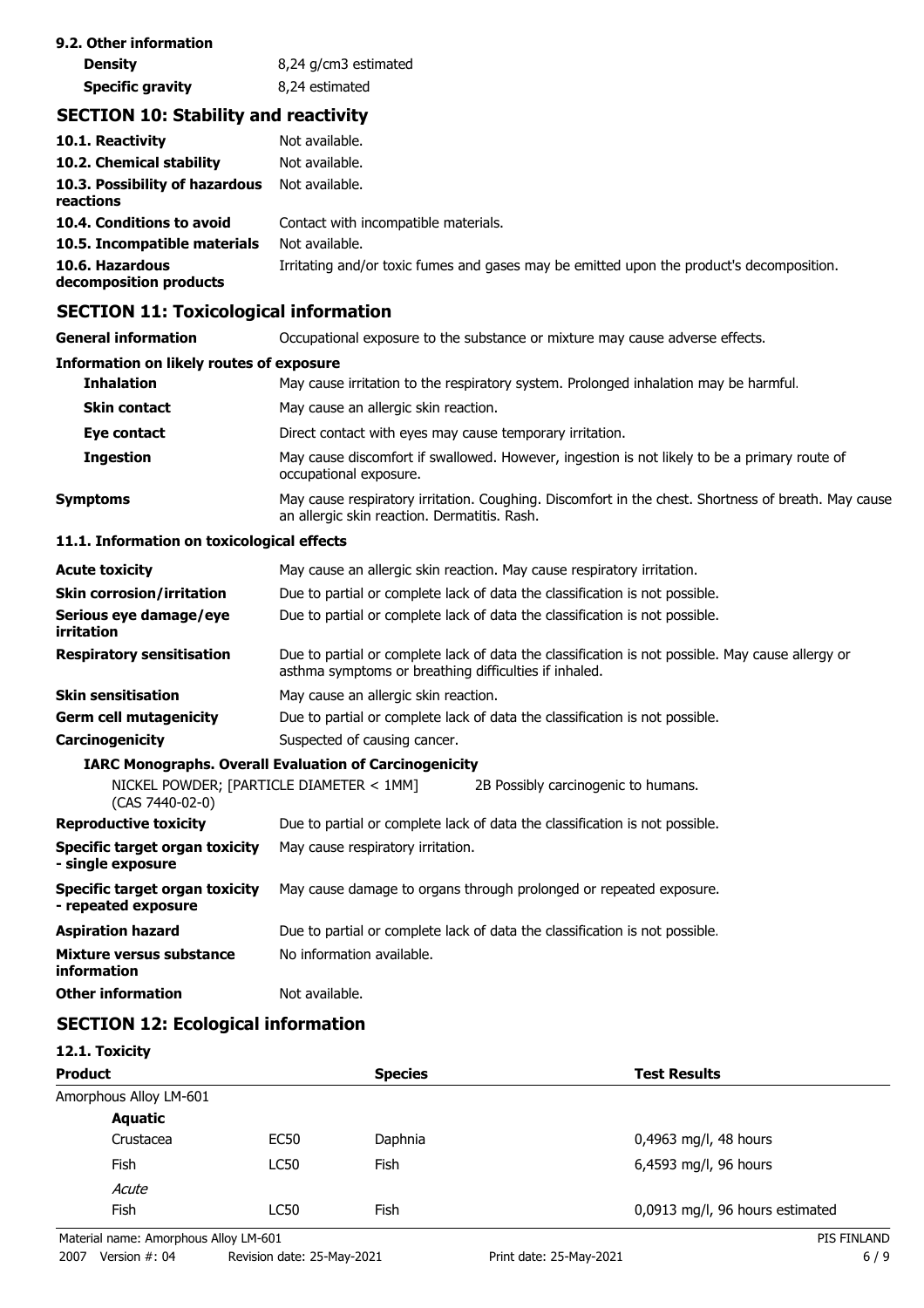| <b>Components</b>                                          |                                                                                                                                                                                                                        | <b>Species</b>                                                                                                                                                                              | <b>Test Results</b> |
|------------------------------------------------------------|------------------------------------------------------------------------------------------------------------------------------------------------------------------------------------------------------------------------|---------------------------------------------------------------------------------------------------------------------------------------------------------------------------------------------|---------------------|
| COPPER FLAKES (COATED WITH ALIPHATIC ACID) (CAS 7440-50-8) |                                                                                                                                                                                                                        |                                                                                                                                                                                             |                     |
| Aquatic                                                    |                                                                                                                                                                                                                        |                                                                                                                                                                                             |                     |
| Acute                                                      |                                                                                                                                                                                                                        |                                                                                                                                                                                             |                     |
| Crustacea                                                  | EC50                                                                                                                                                                                                                   | Blue crab (Callinectes sapidus)                                                                                                                                                             | $0,0031$ mg/l       |
| Fish                                                       | <b>LC50</b>                                                                                                                                                                                                            | Fathead minnow (Pimephales promelas) 0,0219 - 0,0446 mg/l, 96 hours                                                                                                                         |                     |
| NICKEL POWDER; [PARTICLE DIAMETER < 1MM] (CAS 7440-02-0)   |                                                                                                                                                                                                                        |                                                                                                                                                                                             |                     |
| <b>Aquatic</b>                                             |                                                                                                                                                                                                                        |                                                                                                                                                                                             |                     |
| Acute                                                      |                                                                                                                                                                                                                        |                                                                                                                                                                                             |                     |
| Fish                                                       | <b>LC50</b>                                                                                                                                                                                                            | Rainbow trout, donaldson trout<br>(Oncorhynchus mykiss)                                                                                                                                     | $0,06$ mg/l, 4 days |
|                                                            |                                                                                                                                                                                                                        | * Estimates for product may be based on additional component data not shown.                                                                                                                |                     |
| 12.2. Persistence and<br>degradability                     | Not available.                                                                                                                                                                                                         |                                                                                                                                                                                             |                     |
| 12.3. Bioaccumulative<br>potential                         | Not available.                                                                                                                                                                                                         |                                                                                                                                                                                             |                     |
| <b>Partition coefficient</b><br>n-octanol/water (log Kow)  | Not available.                                                                                                                                                                                                         |                                                                                                                                                                                             |                     |
| <b>Bioconcentration factor (BCF)</b>                       | Not available.                                                                                                                                                                                                         |                                                                                                                                                                                             |                     |
| 12.4. Mobility in soil                                     | Not available.                                                                                                                                                                                                         |                                                                                                                                                                                             |                     |
| 12.5. Results of PBT and<br><b>vPvB</b> assessment         |                                                                                                                                                                                                                        | Not a PBT or vPvB substance or mixture.                                                                                                                                                     |                     |
| 12.6. Other adverse effects                                | Not available.                                                                                                                                                                                                         |                                                                                                                                                                                             |                     |
| <b>SECTION 13: Disposal considerations</b>                 |                                                                                                                                                                                                                        |                                                                                                                                                                                             |                     |
| 13.1. Waste treatment methods                              |                                                                                                                                                                                                                        |                                                                                                                                                                                             |                     |
| <b>Residual waste</b>                                      | Dispose of in accordance with local regulations. Empty containers or liners may retain some product<br>residues. This material and its container must be disposed of in a safe manner (see: Disposal<br>instructions). |                                                                                                                                                                                             |                     |
| <b>Contaminated packaging</b>                              | Since emptied containers may retain product residue, follow label warnings even after container is<br>emptied. Empty containers should be taken to an approved waste handling site for recycling or<br>disposal.       |                                                                                                                                                                                             |                     |
| <b>EU</b> waste code                                       | disposal company.                                                                                                                                                                                                      | The Waste code should be assigned in discussion between the user, the producer and the waste                                                                                                |                     |
| <b>Disposal</b><br>methods/information                     |                                                                                                                                                                                                                        | Collect and reclaim or dispose in sealed containers at licensed waste disposal site. Dispose of<br>contents/container in accordance with local/regional/national/international regulations. |                     |
| <b>Special precautions</b>                                 |                                                                                                                                                                                                                        | Dispose in accordance with all applicable regulations.                                                                                                                                      |                     |

## **SECTION 14: Transport information**

### **ADR**

14.1. - 14.6.: Not regulated as dangerous goods.

- **RID**
	- 14.1. 14.6.: Not regulated as dangerous goods.

### **ADN**

14.1. - 14.6.: Not regulated as dangerous goods.

**IATA**

14.1. - 14.6.: Not regulated as dangerous goods.

### **IMDG**

14.1. - 14.6.: Not regulated as dangerous goods.

## **SECTION 15: Regulatory information**

**15.1. Safety, health and environmental regulations/legislation specific for the substance or mixture**

### **EU regulations**

**Regulation (EC) No. 1005/2009 on substances that deplete the ozone layer, Annex I and II, as amended** Not listed.

**Regulation (EU) 2019/1021 On persistent organic pollutants (recast), as amended** Not listed.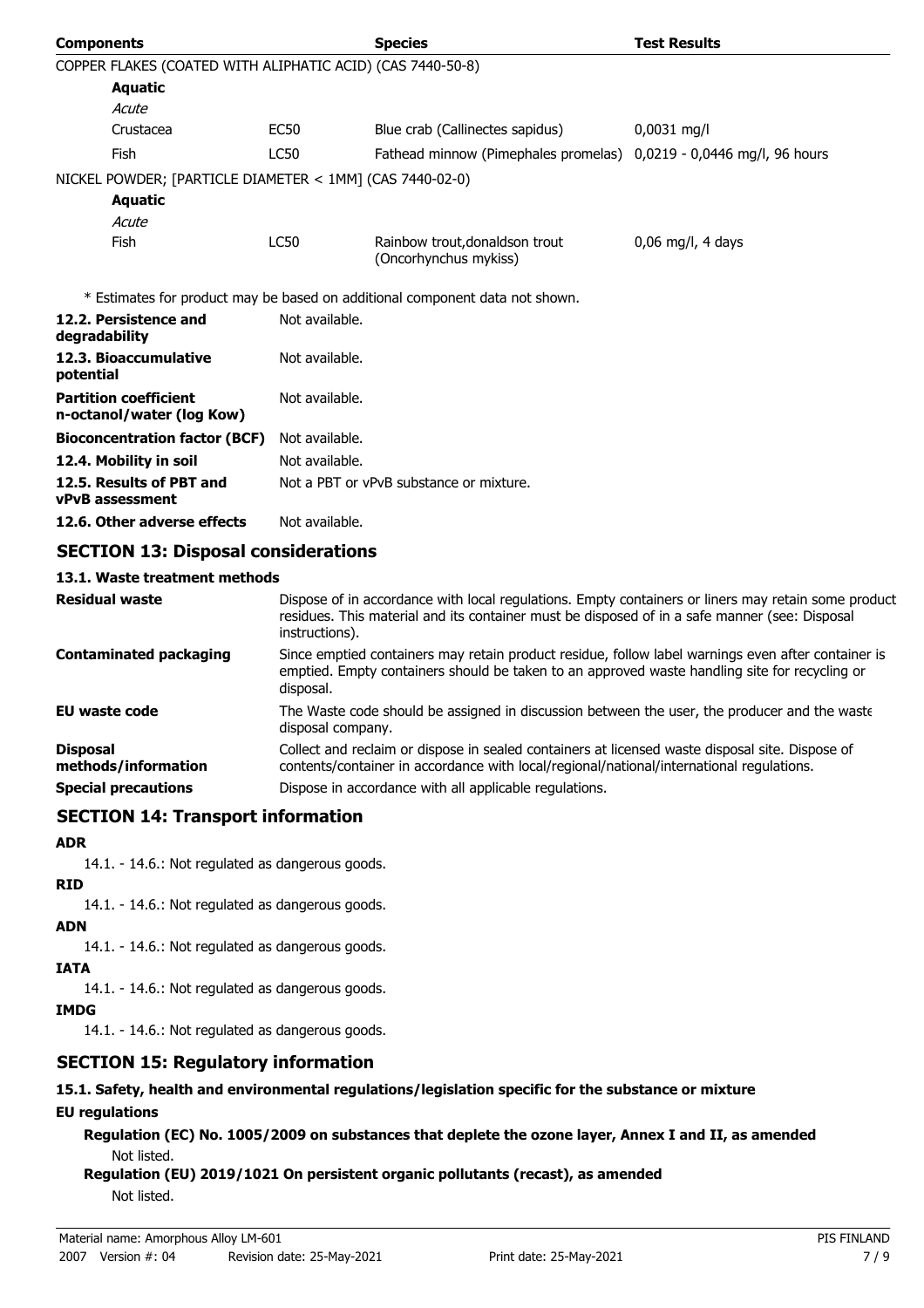**Regulation (EU) No. 649/2012 concerning the export and import of dangerous chemicals, Annex I, Part 1 as amended**

#### Not listed.

**Regulation (EU) No. 649/2012 concerning the export and import of dangerous chemicals, Annex I, Part 2 as amended**

Not listed.

**Regulation (EU) No. 649/2012 concerning the export and import of dangerous chemicals, Annex I, Part 3 as amended**

Not listed.

**Regulation (EU) No. 649/2012 concerning the export and import of dangerous chemicals, Annex V as amended** Not listed.

### **Regulation (EC) No. 166/2006 Annex II Pollutant Release and Transfer Registry, as amended**

Aluminium (CAS 7429-90-5)

COPPER FLAKES (COATED WITH ALIPHATIC ACID) (CAS 7440-50-8)

NICKEL POWDER; [PARTICLE DIAMETER < 1MM] (CAS 7440-02-0)

### **Regulation (EC) No. 1907/2006, REACH Article 59(10) Candidate List as currently published by ECHA**

Not listed.

### **Authorisations**

**Regulation (EC) No. 1907/2006, REACH Annex XIV Substances subject to authorization, as amended** Not listed.

#### **Restrictions on use**

**Regulation (EC) No. 1907/2006, REACH Annex XVII Substances subject to restriction on marketing and use as amended**

NICKEL POWDER; [PARTICLE DIAMETER < 1MM] (CAS 7440-02-0) ZIRCONIUM POWDER, DRY (NON PYROPHORIC) (CAS 7440-67-7)

### **Directive 2004/37/EC: on the protection of workers from the risks related to exposure to carcinogens and mutagens at work, as amended.**

Not listed.

### **Other EU regulations**

### **Directive 2012/18/EU on major accident hazards involving dangerous substances, as amended**

| Aluminium (CAS 7429-90-5)                                  |
|------------------------------------------------------------|
| COPPER FLAKES (COATED WITH ALIPHATIC ACID) (CAS 7440-50-8) |
| ZIRCONIUM POWDER, DRY (NON PYROPHORIC) (CAS 7440-67-7)     |
|                                                            |

| <b>National regulations</b> | Follow national regulation for work with chemical agents. |
|-----------------------------|-----------------------------------------------------------|
| 15.2. Chemical safety       | Not available.                                            |
| assessment                  |                                                           |

### **SECTION 16: Other information**

| <b>List of abbreviations</b>                                                           | Not available.                                                                                                                             |
|----------------------------------------------------------------------------------------|--------------------------------------------------------------------------------------------------------------------------------------------|
| <b>References</b>                                                                      | Not available.                                                                                                                             |
| <b>Information on evaluation</b><br>method leading to the<br>classification of mixture | The classification for health and environmental hazards is derived by a combination of calculatior<br>methods and test data, if available. |
| <b>Full text of any H-statements</b><br>not written out in full under                  |                                                                                                                                            |
| Sections 2 to 15                                                                       | H <sub>228</sub> Flammable solid.                                                                                                          |
|                                                                                        | H250 Catches fire spontaneously if exposed to air.                                                                                         |
|                                                                                        | H251 Self-heating: may catch fire.                                                                                                         |
|                                                                                        | H261 In contact with water releases flammable gases.                                                                                       |
|                                                                                        | H315 Causes skin irritation.                                                                                                               |
|                                                                                        | H317 May cause an allergic skin reaction.                                                                                                  |
|                                                                                        | H319 Causes serious eye irritation.                                                                                                        |
|                                                                                        | H335 May cause respiratory irritation.                                                                                                     |
|                                                                                        | H351 Suspected of causing cancer.                                                                                                          |
|                                                                                        | H372 Causes damage to organs (respiratory system) through prolonged or repeated exposure by<br>inhalation.                                 |
|                                                                                        | H373 May cause damage to organs through prolonged or repeated exposure.                                                                    |
| <b>Revision information</b>                                                            | Product and Company Identification: Product and Company Identification                                                                     |
| <b>Training information</b>                                                            | Follow training instructions when handling this material.                                                                                  |